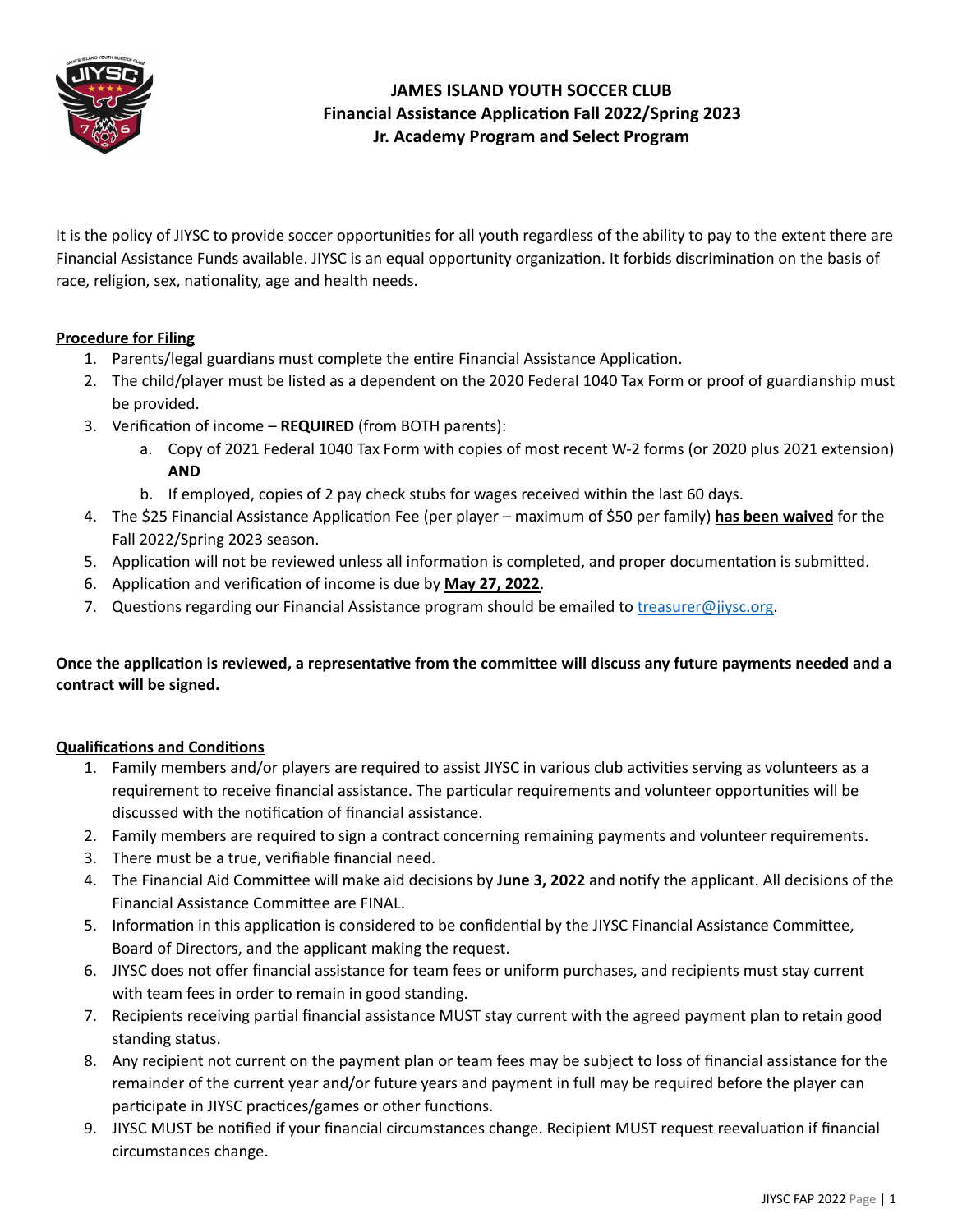

10. Email the application form and tax/payroll documentation to *[treasurer@jiysc.org](mailto:treasurer@jiysc.org)* or mail in an envelope marked "Confidential" to:

> James Island Youth Soccer Club Attn: Treasurer PO Box 12752 Charleston, South Carolina 29422

11. JIYSC awards financial assistance on a sliding scale based on the Federal Poverty Level published annually by the U.S. Department of Health & Human Services (https://aspe.hhs.gov/)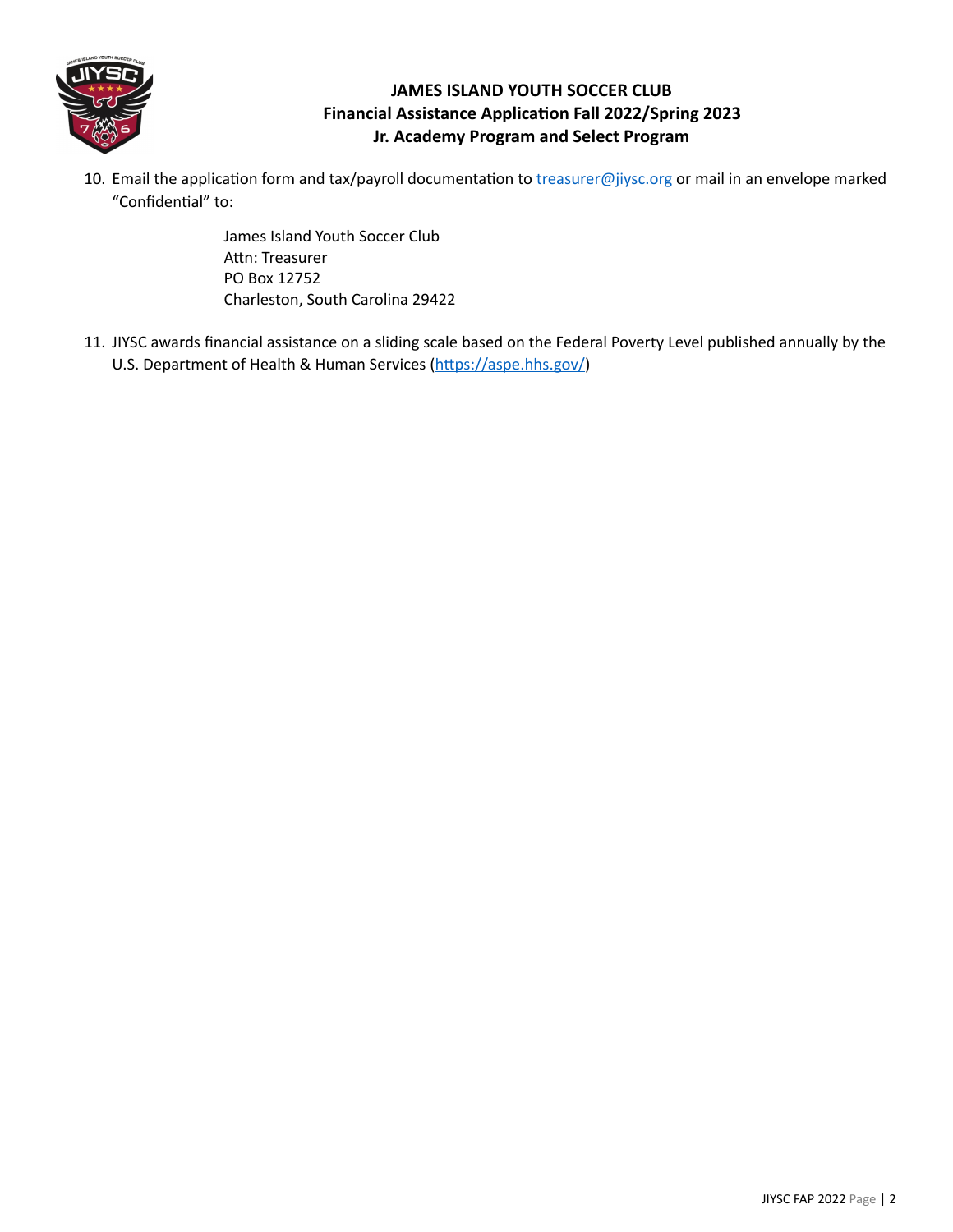

| <b>Contact Information</b>                                                                       |
|--------------------------------------------------------------------------------------------------|
|                                                                                                  |
|                                                                                                  |
|                                                                                                  |
|                                                                                                  |
|                                                                                                  |
|                                                                                                  |
|                                                                                                  |
|                                                                                                  |
|                                                                                                  |
|                                                                                                  |
|                                                                                                  |
|                                                                                                  |
|                                                                                                  |
|                                                                                                  |
| Player 2 Name as it appears on Birth Certificate_________________________________                |
|                                                                                                  |
|                                                                                                  |
| Sex: M or F Player lives with: Father (\int_) Mother (\int_) both (\int_) Other Guardian (\int_) |
| Name of Other_                                                                                   |
|                                                                                                  |
|                                                                                                  |
|                                                                                                  |
|                                                                                                  |
| Player lives with: Father ( ) Mother ( ) both ( ) Other Guardian ( )                             |
| Name of Other                                                                                    |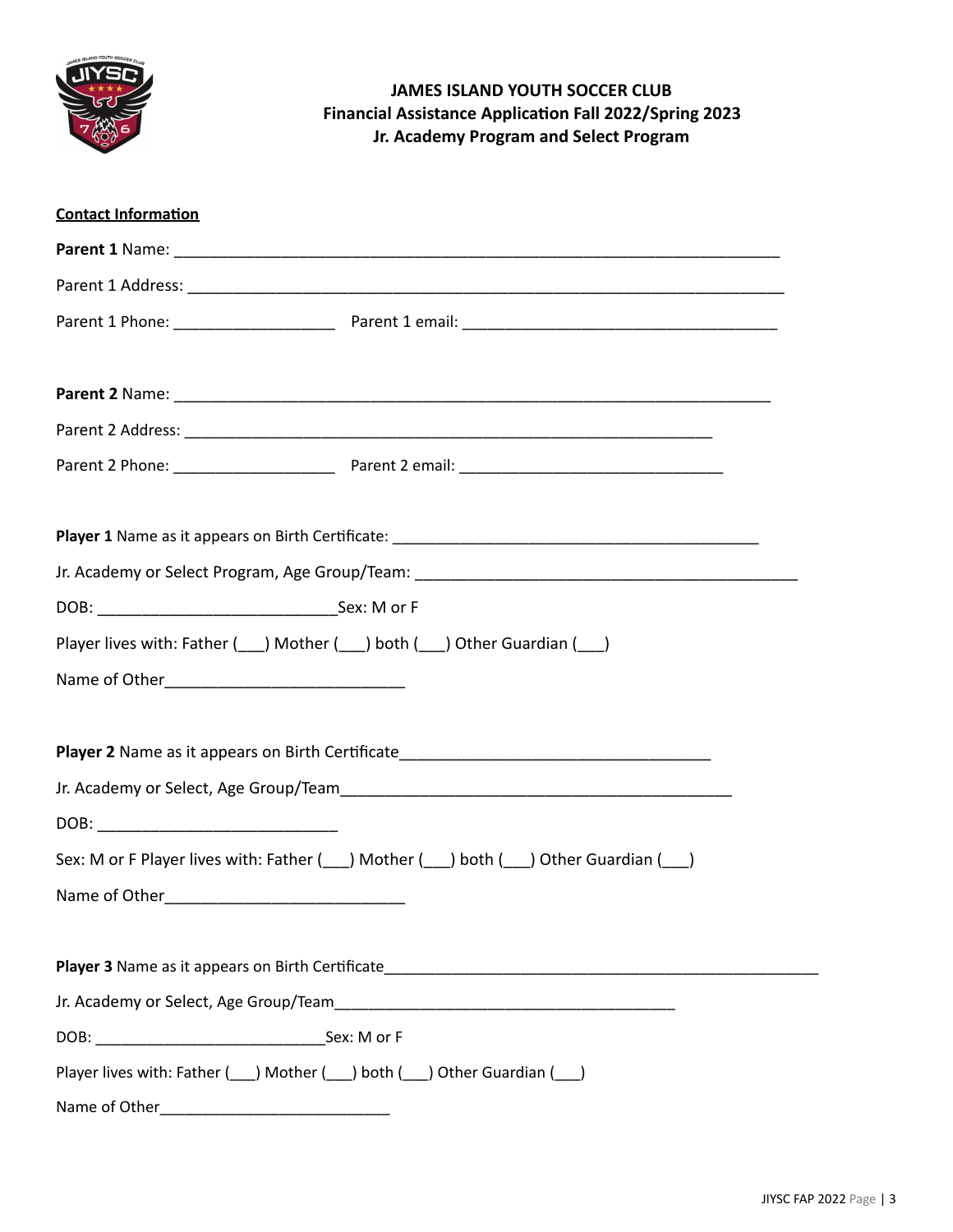

### **Financial Information**

All information you provide to us will be held in strict confidence. If separated or divorced, we MUST receive an information form from each parent.

| Are you currently employed? Yes_______ No_______ If Yes, Full-Time or Part-Time? FT____ PT____                                                                                                                                                                                            |  |
|-------------------------------------------------------------------------------------------------------------------------------------------------------------------------------------------------------------------------------------------------------------------------------------------|--|
|                                                                                                                                                                                                                                                                                           |  |
|                                                                                                                                                                                                                                                                                           |  |
|                                                                                                                                                                                                                                                                                           |  |
| Is your spouse/significant other employed? Yes No Hove, Full-Time or Part-Time? FT PT                                                                                                                                                                                                     |  |
|                                                                                                                                                                                                                                                                                           |  |
|                                                                                                                                                                                                                                                                                           |  |
| Do you have any additional income not listed on the required 2020 Federal 1040 Tax form, including child support?<br>No Yes If yes, please list Type and amount:<br><u> 1989 - Johann Harry Harry Harry Harry Harry Harry Harry Harry Harry Harry Harry Harry Harry Harry Harry Harry</u> |  |
| Are you or your spouse an active member of the Military? No ______ Yes ______ If yes, list details:                                                                                                                                                                                       |  |
| Are you currently receiving Federal or State Aid? No _____Yes_____ Please list (i.e. Food Stamps, Medical Aid, etc.:                                                                                                                                                                      |  |
|                                                                                                                                                                                                                                                                                           |  |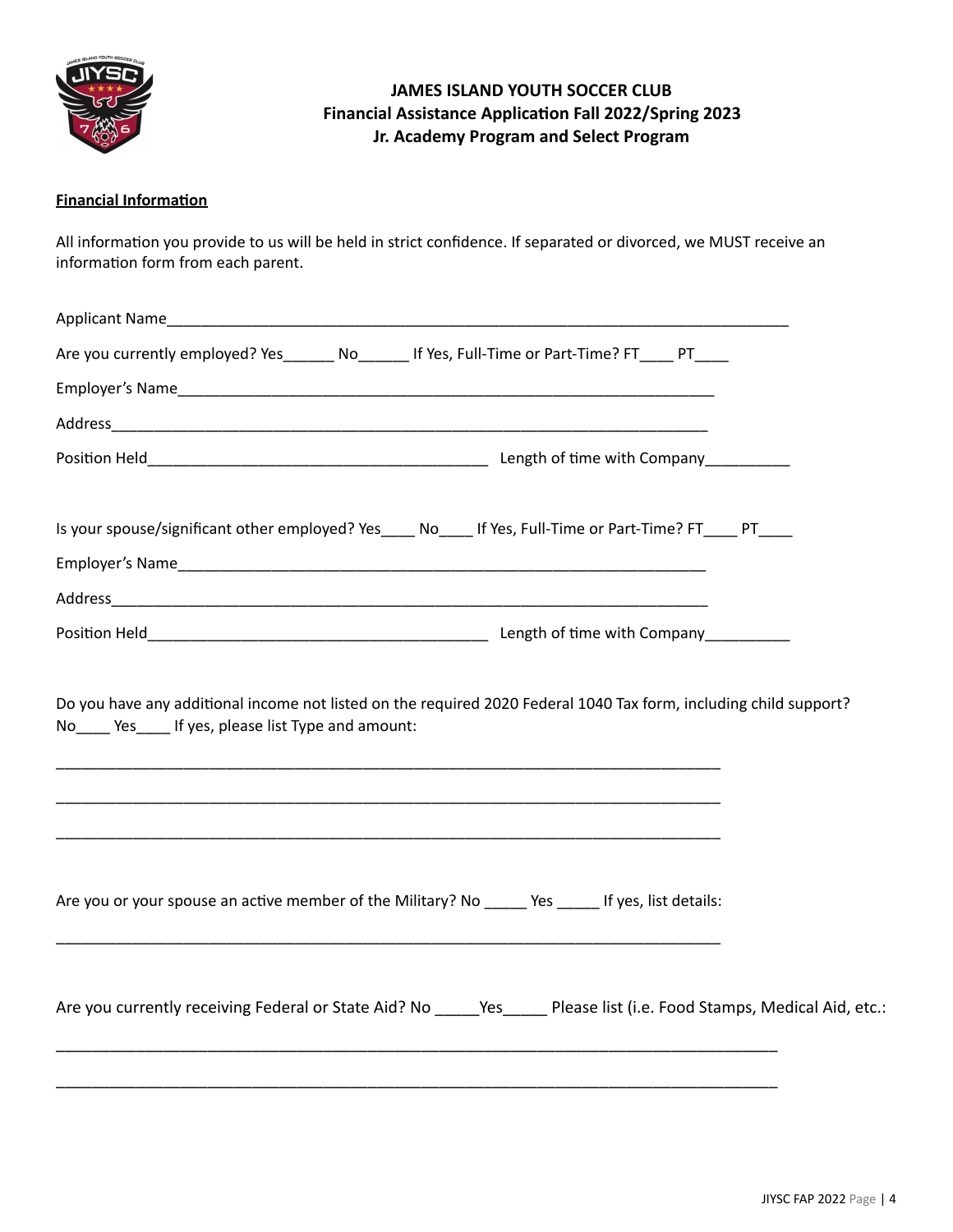

If the child/player is not listed as a dependent on the required 2021 Federal 1040 Tax Form, please explain why:

Please explain why the parent/applicant should be considered for Financial Assistance and explain any special circumstances to be considered:

| Have you received Financial Assistance from JIYSC before? No_____ Yes____ |
|---------------------------------------------------------------------------|
| If yes, please list each season received:                                 |